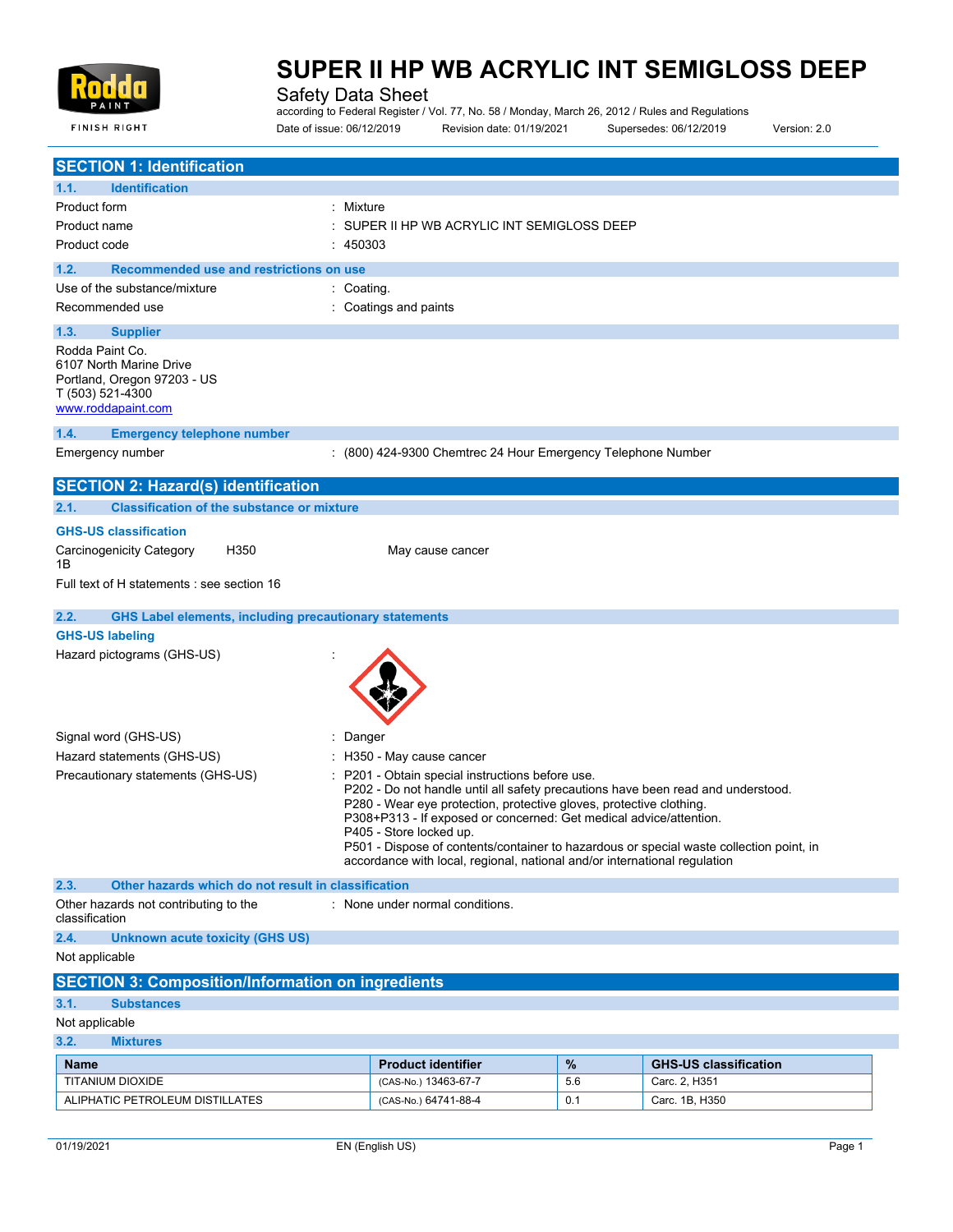Safety Data Sheet

according to Federal Register / Vol. 77, No. 58 / Monday, March 26, 2012 / Rules and Regulations

| <b>Name</b>  | <b>Product identifier</b> | $\%$ | <b>GHS-US classification</b>           |
|--------------|---------------------------|------|----------------------------------------|
| BENZOPHENONE | (CAS-No.) 119-61-9        | 0.1  | Carc. 2. H351<br>Aquatic Acute 3, H402 |

Full text of hazard classes and H-statements : see section 16

| <b>SECTION 4: First-aid measures</b>                                                            |                                                                                                                                                                                     |
|-------------------------------------------------------------------------------------------------|-------------------------------------------------------------------------------------------------------------------------------------------------------------------------------------|
| 4.1.<br><b>Description of first aid measures</b>                                                |                                                                                                                                                                                     |
| First-aid measures general                                                                      | : IF exposed or concerned: Get medical advice/attention.                                                                                                                            |
| First-aid measures after inhalation                                                             | : Remove person to fresh air and keep comfortable for breathing.                                                                                                                    |
| First-aid measures after skin contact                                                           | : Wash skin with plenty of water.                                                                                                                                                   |
| First-aid measures after eye contact                                                            | Rinse eyes with water as a precaution.                                                                                                                                              |
| First-aid measures after ingestion                                                              | : Call a poison center/doctor/physician if you feel unwell.                                                                                                                         |
| 4.2.<br>Most important symptoms and effects (acute and delayed)                                 |                                                                                                                                                                                     |
| No additional information available                                                             |                                                                                                                                                                                     |
| 4.3.<br>Immediate medical attention and special treatment, if necessary                         |                                                                                                                                                                                     |
| Treat symptomatically.                                                                          |                                                                                                                                                                                     |
| <b>SECTION 5: Fire-fighting measures</b>                                                        |                                                                                                                                                                                     |
| 5.1.<br>Suitable (and unsuitable) extinguishing media                                           |                                                                                                                                                                                     |
| Suitable extinguishing media                                                                    | : Water spray. Dry powder. Foam. Carbon dioxide.                                                                                                                                    |
| 5.2.<br>Specific hazards arising from the chemical                                              |                                                                                                                                                                                     |
| Reactivity                                                                                      | : The product is non-reactive under normal conditions of use, storage and transport.                                                                                                |
| Special protective equipment and precautions for fire-fighters<br>5.3.                          |                                                                                                                                                                                     |
| Protection during firefighting                                                                  | : Do not attempt to take action without suitable protective equipment. Self-contained breathing                                                                                     |
|                                                                                                 | apparatus. Complete protective clothing.                                                                                                                                            |
| <b>SECTION 6: Accidental release measures</b>                                                   |                                                                                                                                                                                     |
| 6.1.<br>Personal precautions, protective equipment and emergency procedures                     |                                                                                                                                                                                     |
| 6.1.1.<br>For non-emergency personnel                                                           |                                                                                                                                                                                     |
| Emergency procedures                                                                            | : Only qualified personnel equipped with suitable protective equipment may intervene.                                                                                               |
|                                                                                                 |                                                                                                                                                                                     |
| 6.1.2.<br>For emergency responders                                                              |                                                                                                                                                                                     |
| Protective equipment                                                                            | Do not attempt to take action without suitable protective equipment. For further information<br>refer to section 8 "Exposure controls/personal protection".                         |
| 6.2.<br><b>Environmental precautions</b>                                                        |                                                                                                                                                                                     |
| Avoid release to the environment. Notify authorities if product enters sewers or public waters. |                                                                                                                                                                                     |
| 6.3.<br>Methods and material for containment and cleaning up                                    |                                                                                                                                                                                     |
| Methods for cleaning up                                                                         | : Take up liquid spill into absorbent material. Notify authorities if product enters sewers or public                                                                               |
|                                                                                                 | waters.                                                                                                                                                                             |
| Other information                                                                               | Dispose of materials or solid residues at an authorized site.                                                                                                                       |
| 6.4.<br><b>Reference to other sections</b>                                                      |                                                                                                                                                                                     |
| For further information refer to section 13.                                                    |                                                                                                                                                                                     |
| <b>SECTION 7: Handling and storage</b>                                                          |                                                                                                                                                                                     |
| 7.1.<br><b>Precautions for safe handling</b>                                                    |                                                                                                                                                                                     |
| Precautions for safe handling                                                                   | : Ensure good ventilation of the work station. Obtain special instructions before use. Do not                                                                                       |
|                                                                                                 | handle until all safety precautions have been read and understood. Take all necessary<br>technical measures to avoid or minimize the release of the product on the workplace. Limit |
|                                                                                                 | quantities of product at the minimum necessary for handling and limit the number of exposed                                                                                         |
|                                                                                                 | workers. Provide local exhaust or general room ventilation. Wear personal protective                                                                                                |
|                                                                                                 | equipment. Floors, walls and other surfaces in the hazard area must be cleaned regularly.                                                                                           |
| Hygiene measures                                                                                | Separate working clothes from town clothes. Launder separately. Do not eat, drink or smoke<br>when using this product. Always wash hands after handling the product.                |
| 7.2.<br><b>Conditions for safe storage, including any incompatibilities</b>                     |                                                                                                                                                                                     |
| Storage conditions                                                                              | : Store locked up. Store in a well-ventilated place. Keep cool.                                                                                                                     |
|                                                                                                 |                                                                                                                                                                                     |
| 01/19/2021                                                                                      | EN (English US)<br>2/7                                                                                                                                                              |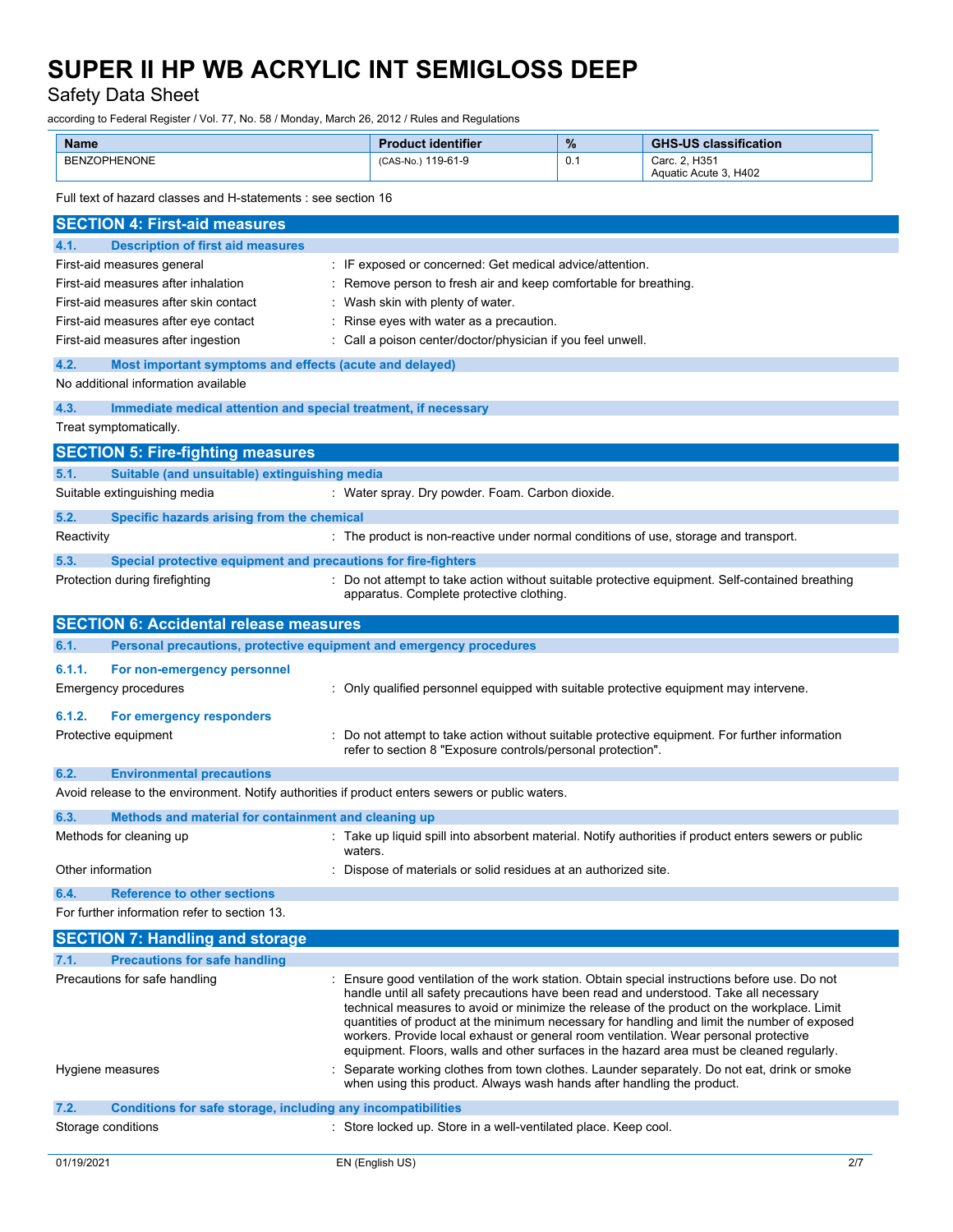## Safety Data Sheet

according to Federal Register / Vol. 77, No. 58 / Monday, March 26, 2012 / Rules and Regulations

| <b>SECTION 8: Exposure controls/personal protection</b> |                                      |                                                                                                                    |  |
|---------------------------------------------------------|--------------------------------------|--------------------------------------------------------------------------------------------------------------------|--|
| 8.1.<br><b>Control parameters</b>                       |                                      |                                                                                                                    |  |
| <b>ALIPHATIC PETROLEUM DISTILLATES (64741-88-4)</b>     |                                      |                                                                                                                    |  |
| Not applicable                                          |                                      |                                                                                                                    |  |
|                                                         | BENZOPHENONE (119-61-9)              |                                                                                                                    |  |
| <b>AIHA</b>                                             | WEEL TWA (mg/m <sup>3</sup> )        | $0.5$ mg/m <sup>3</sup>                                                                                            |  |
| <b>TITANIUM DIOXIDE (13463-67-7)</b>                    |                                      |                                                                                                                    |  |
| <b>ACGIH</b>                                            | ACGIH TWA (mg/m <sup>3</sup> )       | 10 mg/m <sup>3</sup>                                                                                               |  |
| <b>OSHA</b>                                             | OSHA PEL (TWA) (mg/m <sup>3</sup> )  | 15 mg/m <sup>3</sup> (total dust)                                                                                  |  |
| <b>IDLH</b>                                             | US IDLH $(mq/m3)$                    | 5000 mg/m <sup>3</sup>                                                                                             |  |
| <b>NIOSH</b>                                            | NIOSH REL (TWA) (mg/m <sup>3</sup> ) | 2.4 mg/m <sup>3</sup> (CIB 63-fine)<br>0.3 mg/m <sup>3</sup> (CIB 63-ultrafine, including engineered<br>nanoscale) |  |

#### **8.2. Appropriate engineering controls**

Environmental exposure controls : Avoid release to the environment.

- Appropriate engineering controls : Ensure good ventilation of the work station.
	-

## **8.3. Individual protection measures/Personal protective equipment**

## **Personal protective equipment:**

Safety glasses. Protective clothing. Insufficient ventilation: wear respiratory protection. Gloves.

#### **Hand protection:**

Protective gloves

### **Eye protection:**

Safety glasses

### **Skin and body protection:**

Wear suitable protective clothing

### **Respiratory protection:**

Wear respiratory protection.

## **Personal protective equipment symbol(s):**



## **SECTION 9: Physical and chemical properties 9.1. Information on basic physical and chemical properties**

| <b>Experience to the subset program and chompatible properties</b> |                 |
|--------------------------------------------------------------------|-----------------|
| : Liquid                                                           |                 |
| : White liquid before tinting.                                     |                 |
| : white                                                            |                 |
| : mild                                                             |                 |
| : No data available                                                |                 |
| $: 8.5 - 9.5$                                                      |                 |
| : Not applicable                                                   |                 |
| : No data available                                                |                 |
| : No data available                                                |                 |
| : No data available                                                |                 |
|                                                                    | 3/7             |
|                                                                    | EN (English US) |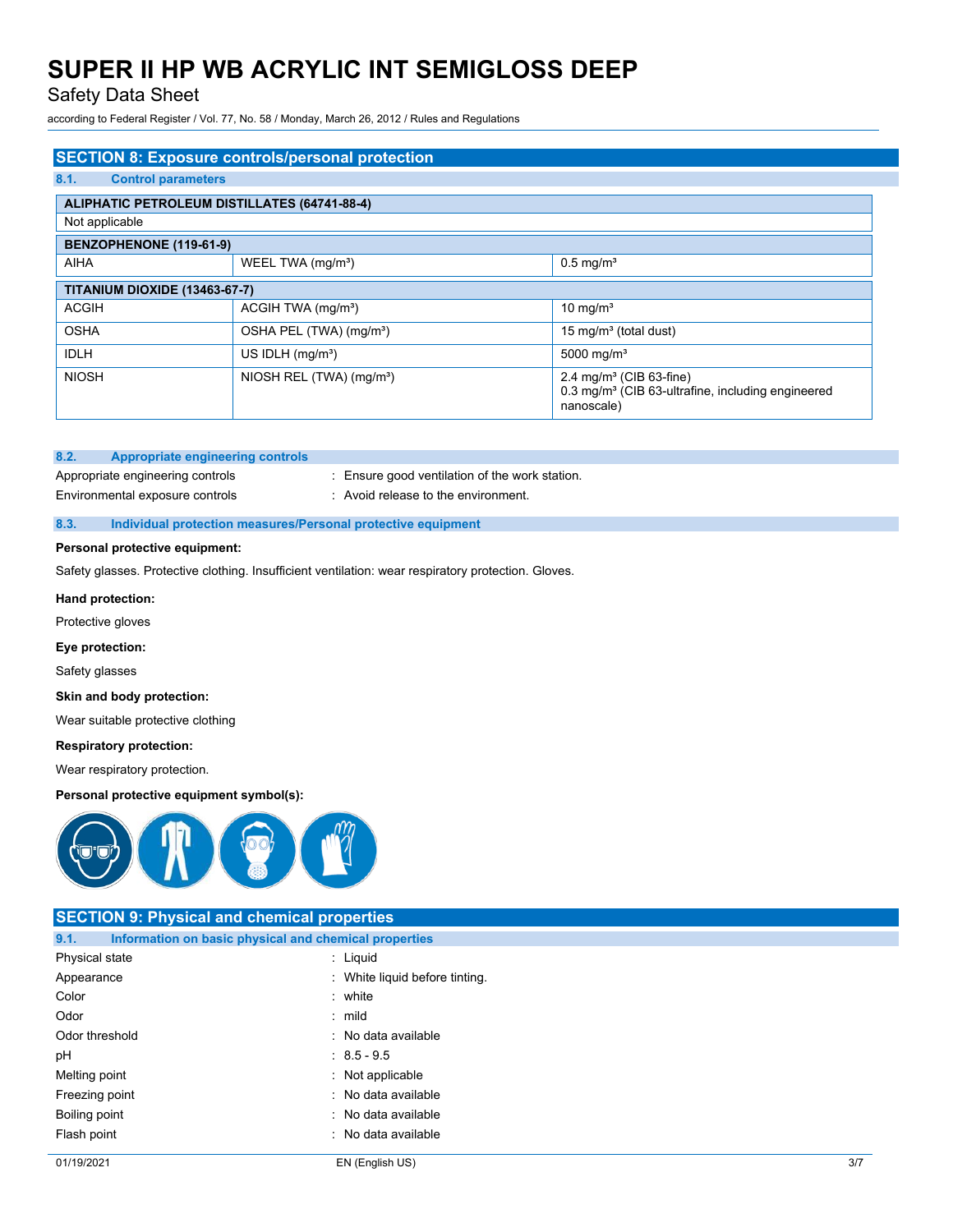## Safety Data Sheet

according to Federal Register / Vol. 77, No. 58 / Monday, March 26, 2012 / Rules and Regulations

| Relative evaporation rate (butyl acetate=1) | No data available |
|---------------------------------------------|-------------------|
| Flammability (solid, gas)                   | Not applicable.   |
| Vapor pressure                              | No data available |
| Relative vapor density at 20 °C             | No data available |
| Specific gravity                            | No data available |
| Specific gravity / density                  | $9.58$ lb/gal     |
| Solubility                                  | No data available |
| Log Pow                                     | No data available |
| Auto-ignition temperature                   | No data available |
| Decomposition temperature                   | No data available |
| Viscosity, kinematic                        | No data available |
| Viscosity, dynamic                          | No data available |
| <b>Explosion limits</b>                     | No data available |
| <b>Explosive properties</b>                 | No data available |
| Oxidizing properties                        | No data available |
|                                             |                   |

### **9.2. Other information**

No additional information available

## **SECTION 10: Stability and reactivity**

**10.1. Reactivity**

The product is non-reactive under normal conditions of use, storage and transport.

#### **10.2. Chemical stability**

Stable under normal conditions.

#### **10.3. Possibility of hazardous reactions**

No dangerous reactions known under normal conditions of use.

#### **10.4. Conditions to avoid**

None under recommended storage and handling conditions (see section 7).

#### **10.5. Incompatible materials**

No additional information available

## **10.6. Hazardous decomposition products**

Under normal conditions of storage and use, hazardous decomposition products should not be produced.

## **SECTION 11: Toxicological information**

| 11.1.<br>Information on toxicological effects |  |
|-----------------------------------------------|--|
|-----------------------------------------------|--|

: Not classified

| <b>ALIPHATIC PETROLEUM DISTILLATES (64741-88-4)</b> |                                                 |  |
|-----------------------------------------------------|-------------------------------------------------|--|
| LD50 oral rat                                       | > 5000 mg/kg                                    |  |
| LD50 dermal rabbit                                  | > 2000 mg/kg                                    |  |
| LC50 inhalation rat (mg/l)                          | $> 5530$ mg/m <sup>3</sup> (Exposure time: 4 h) |  |
| BENZOPHENONE (119-61-9)                             |                                                 |  |
| LD50 oral rat                                       | $> 10$ g/kg                                     |  |
| LD50 dermal rabbit                                  | 3535 mg/kg                                      |  |
| ATE US (dermal)                                     | 3535 mg/kg body weight                          |  |
| <b>TITANIUM DIOXIDE (13463-67-7)</b>                |                                                 |  |
| LD50 oral rat                                       | > 10000 mg/kg                                   |  |
| Skin corrosion/irritation                           | : Not classified                                |  |
|                                                     | pH: 8.5 - 9.5                                   |  |
| Serious eye damage/irritation                       | Not classified<br>٠                             |  |
|                                                     | pH: 8.5 - 9.5                                   |  |
| Respiratory or skin sensitization                   | : Not classified                                |  |
| Germ cell mutagenicity                              | Not classified                                  |  |
|                                                     |                                                 |  |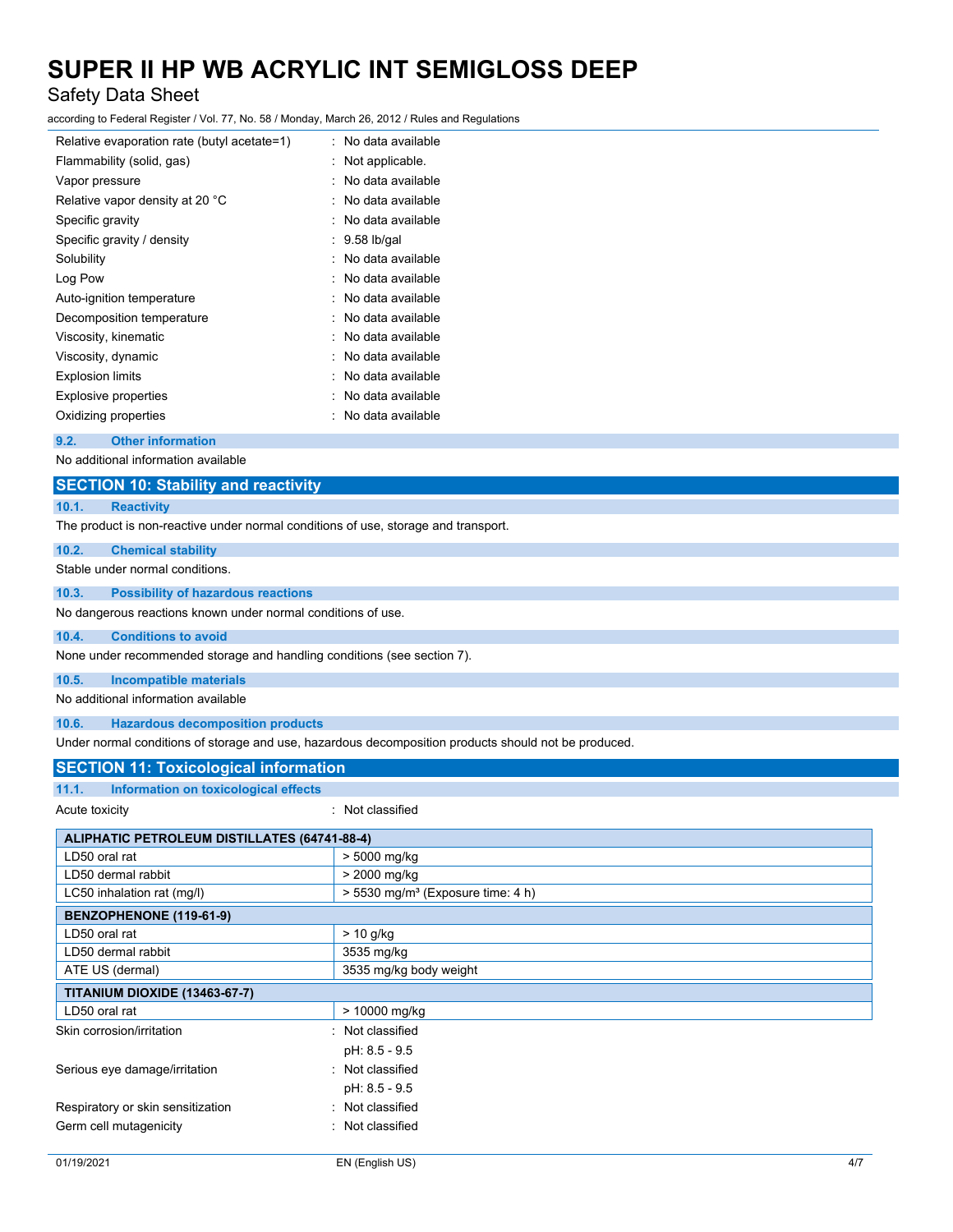Safety Data Sheet

according to Federal Register / Vol. 77, No. 58 / Monday, March 26, 2012 / Rules and Regulations

| Carcinogenicity                                       | : May cause cancer.                  |
|-------------------------------------------------------|--------------------------------------|
| BENZOPHENONE (119-61-9)                               |                                      |
| IARC group                                            | 2B - Possibly Carcinogenic to Humans |
| National Toxicity Program (NTP) Status                | Evidence of Carcinogenicity          |
| In OSHA Hazard Communication Carcinogen<br>list       | Yes                                  |
| <b>TITANIUM DIOXIDE (13463-67-7)</b>                  |                                      |
| IARC group                                            | 2B - Possibly Carcinogenic to Humans |
| In OSHA Hazard Communication Carcinogen<br>list       | Yes                                  |
| Reproductive toxicity                                 | Not classified<br>۰                  |
| Specific target organ toxicity – single exposure      | : Not classified                     |
| Specific target organ toxicity – repeated<br>exposure | : Not classified                     |
| Aspiration hazard                                     | Not classified<br>٠                  |

| <b>SECTION 12: Ecological information</b>    |                                                                                                                            |
|----------------------------------------------|----------------------------------------------------------------------------------------------------------------------------|
| 12.1.<br><b>Toxicity</b>                     |                                                                                                                            |
| Ecology - general                            | : The product is not considered harmful to aquatic organisms nor to cause long-term adverse<br>effects in the environment. |
| ALIPHATIC PETROLEUM DISTILLATES (64741-88-4) |                                                                                                                            |
| LC50 fish 1                                  | > 5000 mg/l (Exposure time: 96 h - Species: Oncorhynchus mykiss)                                                           |
| EC50 Daphnia 1                               | > 1000 mg/l (Exposure time: 48 h - Species: Daphnia magna)                                                                 |

LC50 fish 1 13.2 - 15.3 mg/l (Exposure time: 96 h - Species: Pimephales promelas [flow-through])

## **12.2. Persistence and degradability**

No additional information available

**BENZOPHENONE (119-61-9)**

## **12.3. Bioaccumulative potential**

| BENZOPHENONE (119-61-9) |                        |
|-------------------------|------------------------|
| BCF fish                | $\sim$ $\sim$<br>. ఆ.∠ |
| Log Pow                 | $\sim$<br>ے.ت          |

## **12.4. Mobility in soil**

No additional information available

## **12.5. Other adverse effects**

No additional information available

| <b>SECTION 13: Disposal considerations</b> |                                                                                                                                                                                                                       |
|--------------------------------------------|-----------------------------------------------------------------------------------------------------------------------------------------------------------------------------------------------------------------------|
| 13.1.<br><b>Disposal methods</b>           |                                                                                                                                                                                                                       |
| Waste treatment methods                    | : Dispose of contents/container in accordance with licensed collector's sorting instructions.                                                                                                                         |
| Product/Packaging disposal recommendations | Discharging into rivers and drains is forbidden. Avoid release to the environment. Dispose of<br>contents/container to hazardous or special waste collection point in accordance with state and<br>local regulations. |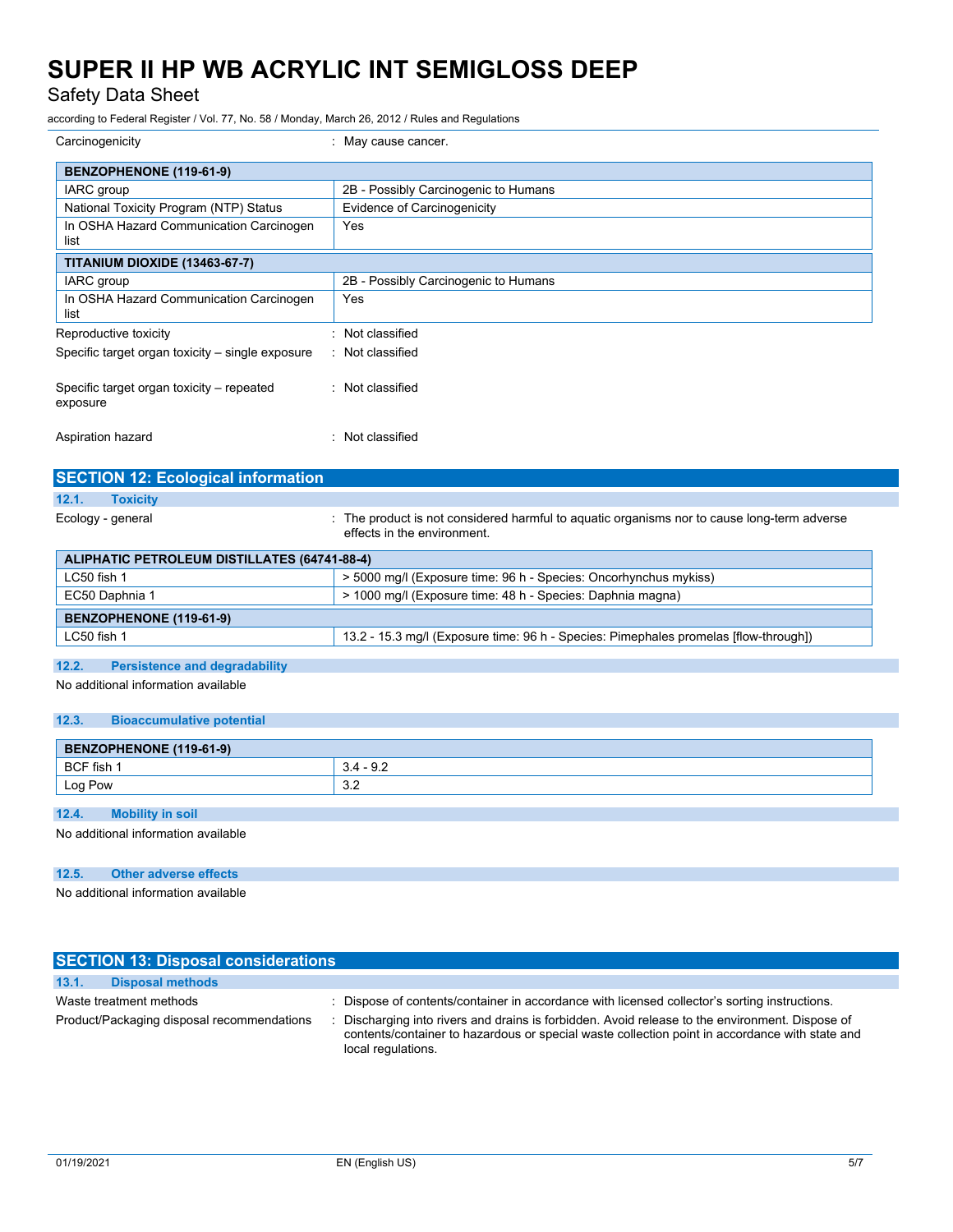## Safety Data Sheet

according to Federal Register / Vol. 77, No. 58 / Monday, March 26, 2012 / Rules and Regulations

### **SECTION 14: Transport information**

### **Department of Transportation (DOT)**

In accordance with DOT

Not applicable

#### **Transportation of Dangerous Goods**

Not applicable

## **Transport by sea**

Not applicable

### **Air transport**

Not applicable

## **SECTION 15: Regulatory information**

**15.1. US Federal regulations**

| ALIPHATIC PETROLEUM DISTILLATES (64741-88-4)                                                                       |  |  |
|--------------------------------------------------------------------------------------------------------------------|--|--|
| Listed on the United States TSCA (Toxic Substances Control Act) inventory                                          |  |  |
| BENZOPHENONE (119-61-9)                                                                                            |  |  |
| Listed on the United States TSCA (Toxic Substances Control Act) inventory                                          |  |  |
| EPA TSCA Regulatory Flag<br>T - T - indicates a substance that is the subject of a Section 4 test rule under TSCA. |  |  |
| <b>TITANIUM DIOXIDE (13463-67-7)</b>                                                                               |  |  |
| Listed on the United States TSCA (Toxic Substances Control Act) inventory                                          |  |  |

#### **15.2. International regulations**

**CANADA**

## **ALIPHATIC PETROLEUM DISTILLATES (64741-88-4)**

Listed on the Canadian DSL (Domestic Substances List) inventory.

#### **BENZOPHENONE (119-61-9)**

Listed on the Canadian DSL (Domestic Substances List) inventory.

## **TITANIUM DIOXIDE (13463-67-7)**

Listed on the Canadian DSL (Domestic Substances List) inventory.

#### **EU-Regulations**

## **ALIPHATIC PETROLEUM DISTILLATES (64741-88-4)**

Listed on the EEC inventory EINECS (European Inventory of Existing Commercial Chemical Substances) substances.

### **BENZOPHENONE (119-61-9)**

Listed on the EEC inventory EINECS (European Inventory of Existing Commercial Chemical Substances) substances.

## **TITANIUM DIOXIDE (13463-67-7)**

Listed on the EEC inventory EINECS (European Inventory of Existing Commercial Chemical Substances) substances.

#### **National regulations**

#### **ALIPHATIC PETROLEUM DISTILLATES (64741-88-4)**

Listed on the AICS (the Australian Inventory of Chemical Substances)

Listed on Inventory of Existing Chemical Substances (IECSC)

Listed on the Korean ECL (Existing Chemical List) inventory.

Listed on New Zealand - Inventory of Chemicals (NZIoC)

Listed on Inventory of Chemicals and Chemical Substances (PICCS)

Listed on INSQ (Mexican National Inventory of Chemical Substances)

Listed on the TCSI (Taiwan Chemical Substance Inventory)